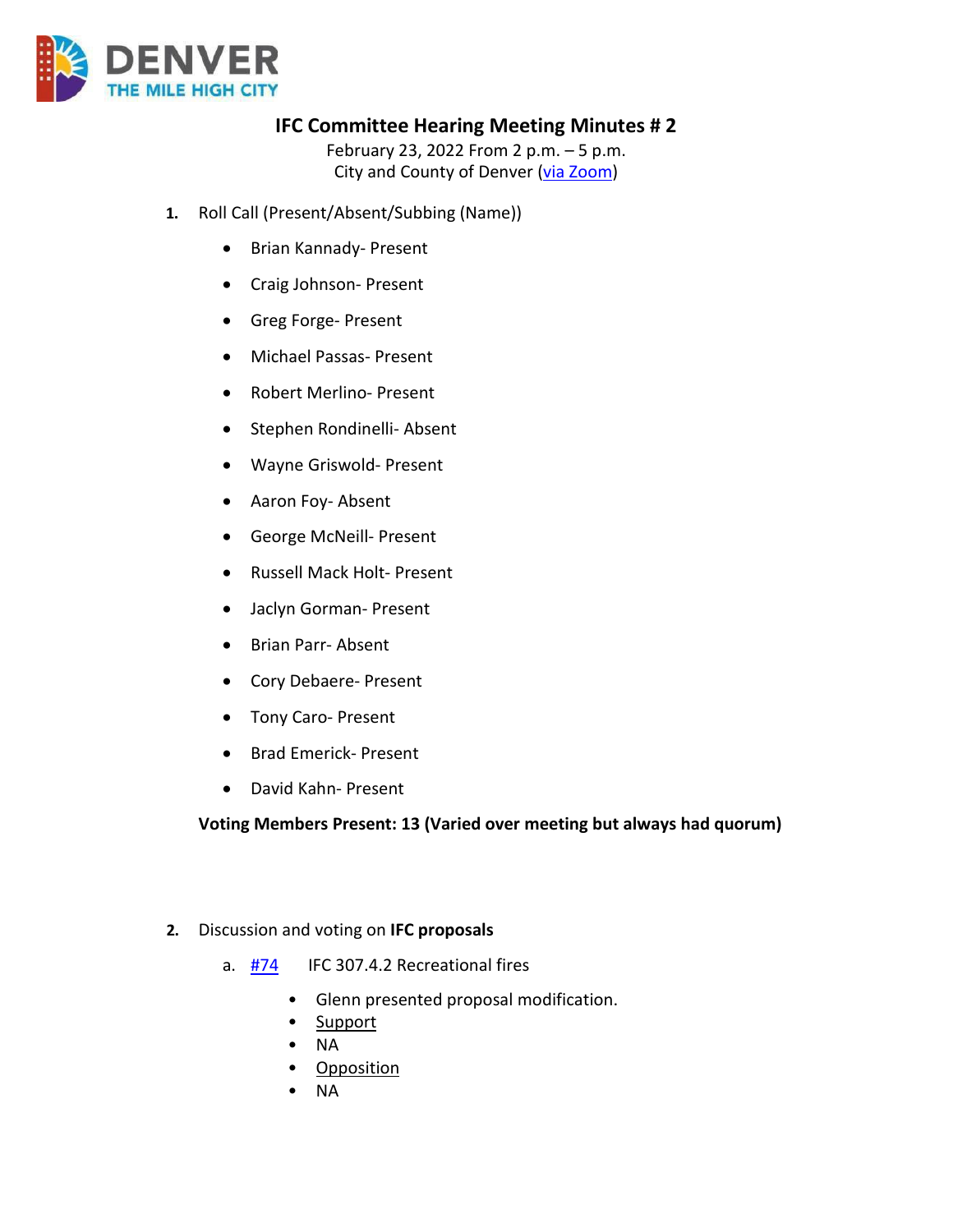- Committee Questions/ Comments
- [capture comments]
- Support (Rebuttal)
- NA
- Opposition (Rebuttal)
- NA
- Motion: Greg: Motion to approve as modified
- 2<sup>nd</sup> Motion: Tony: Seconds Motion to approve as modified
- **Vote: Pass** (10 for, 1 against)
- **Reason against: ? didn't see this?**

#### b. [#75](https://www.denvergov.org/files/assets/public/community-planning-and-development/documents/ds/building-codes/code-adoption/amendment-proposals/ifc/ifc_503.2.4.pdf) IFC 503.2.4 Turning radius

- Glenn presented proposal modification.
- Support
- NA
- Opposition
- John Woycheese: concerned about the way turning radius is written, thinks it's confusing because it makes it sound like turn radius is smaller.
- Committee Questions/ Comments
- Tony: Heard back from DODI their suggestion is to change the word "lanes" to "facilities" to be more in line with their vision.
- Jaclyn: Thought this issue was that this was DODIs Vision Zero Program and could be used by developers not in the way it was intended.
- Glenn: Used the term "existing" fire apparatus roads wondering if it helps clarify the intention?
- Support (Rebuttal)
- NA
- Opposition (Rebuttal)
- John Woycheese: Doesn't understand the point of it, can say pedestrian bike lanes can be ?
- Robert: Wpi;d meed a reduction in turning radius the way the City is constructing the new bike/ turn lanes.
- Tony: The 2550 provides engineers with a little safety margin. So what DODI is doing with their traffic slowing patterns at intersections means trucks would have to roll over curbs when making turns, so each one would be handled on case by case basis, depending on the apparatus serving that part of town.
- Robert: what about when they're using physical barriers.
- George: the intent is just to have a review by the fire code official, so we could take out language & just say it has to be approved by the fire official. "..access road, as approved by the fire official."
- Brad: Do you want to limit the ability to take an exception to only existing fire access roads? Don't we want the ability to take exception on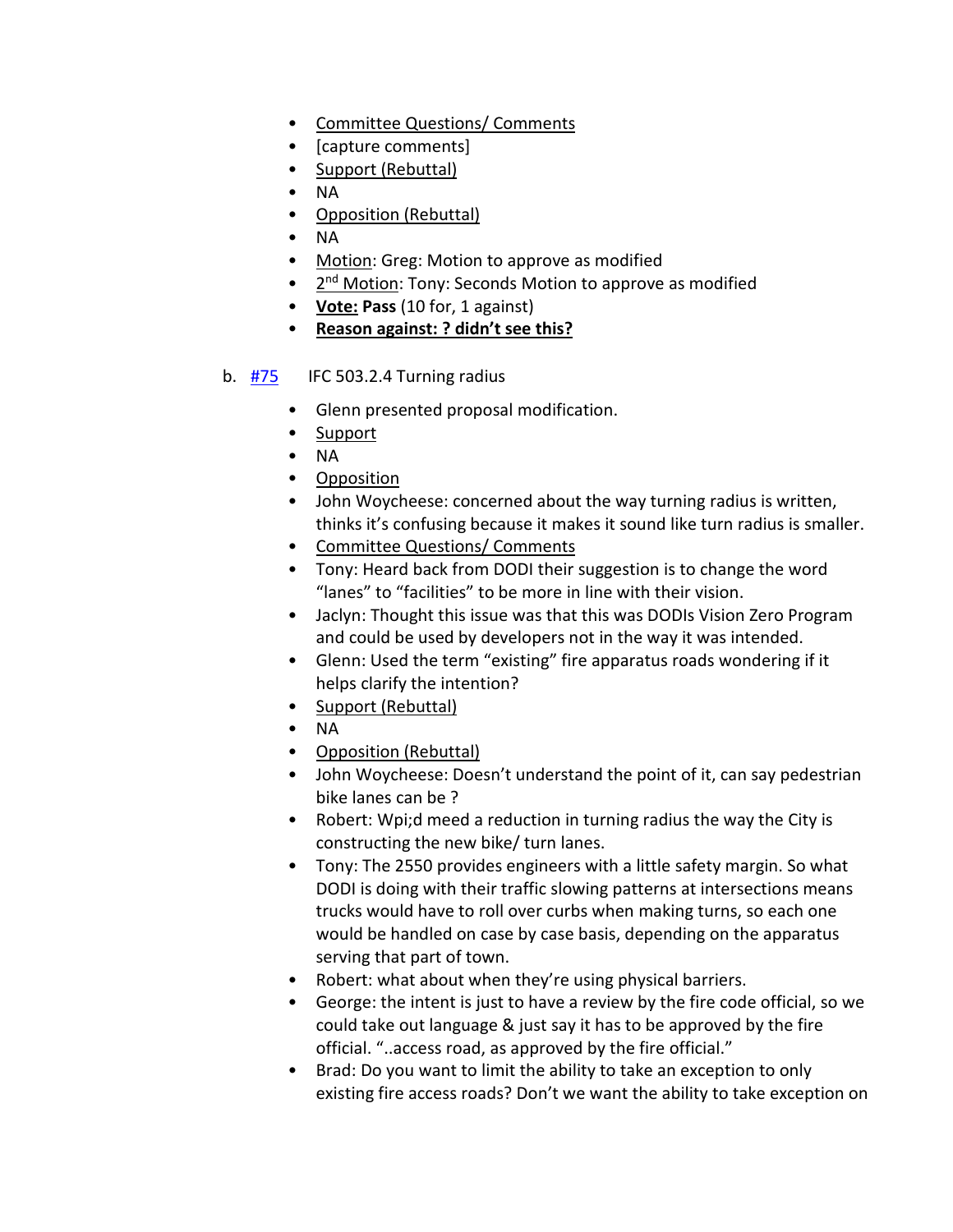a new road when fire official deems appropriate?

- Glenn: suggests modification "Where approved by the fire code official, pedestrian.." to satisfy the concerns he's hearing.
- Motion: George: Motion to approve as further modified
- 2<sup>nd</sup> Motion: Michael: Seconds Motion to approve as further modified
- Greg: Can we use the base code language in 503.2.4 that says the required turning radius of the apparatus must be approved by fire code official?
- Michael: Likes the way it's written by Glenn. From previous meeting, intent was to avoid a new building designer asking bike lane to be reduced.
- Brad: Having the dimensions in the code is beneficial because it prevents a phone call every time the road is designed. This increases phone calls. In the modified version, can get rid of the words "to be established" & not lose anything in the meaning.
- Tony: Is there a need to state even though you're allowed to have those facilities they're not allowed to obstruct the turning radius.
- George: We're already saying the fire code has to approve it.
- Glenn: In current amendments under 503.2.1 for dimensions it further speaks about widths, etc. and there is language about drivability of the bicycle segregation devices in amendments.
- **Vote: Pass** (12 for, 0 against)

## c.  $\frac{\#39}{\#39}$  $\frac{\#39}{\#39}$  $\frac{\#39}{\#39}$  IFC 503.4.1 Traffic calming devices

- Tony presented proposal.
- Support
- NA
- Opposition
- NA
- **Committee Questions/ Comments**
- NA
- Support (Rebuttal)
- NA
- Opposition (Rebuttal)
- NA
- Motion: George: Motion to accept as written
- 2<sup>nd</sup> Motion: Tony: Seconds Motion to accept as written
- **Vote: Pass** (11 for, 0 against, 0 abstain)

## d.  $\frac{\#46}{\#46}$  $\frac{\#46}{\#46}$  $\frac{\#46}{\#46}$  IFC 503.9 access to fire pumps

• Tony presented proposal.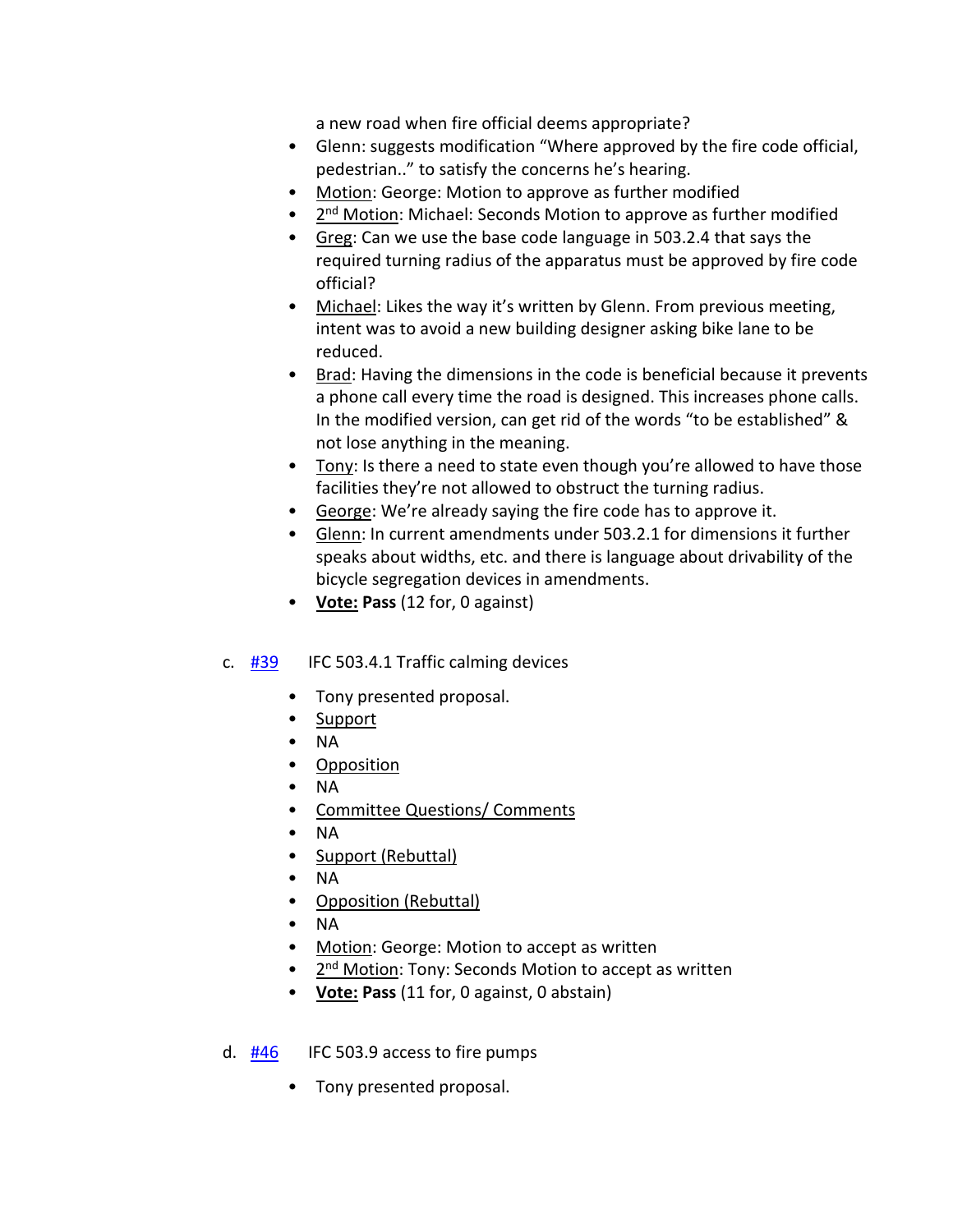- Support
- NA
- Opposition
- NA
- Committee Questions/ Comments
- Michael: Likes the modification because it needed to be simplified, but even as written questions may come up because of the wording "new" buildings, what about gut & remodeled? Fire pump may need to move. The word "directly" many times implies a door to the outside but can go down one level. Also thinks the word "dedicated" stairway in Exception 1 is confusing, often times they use the egress stair. What does "dedicated" mean?
- Tony: Hasn't ever made anyone move an existing pump based on IBC provisions. Intent is that the room be located at the perimeter. Agree word "dedicated" isn't necessary.
- Michael: The word directly implies a room on the building perimeter. Seems to me if there is an egress path within 25 feet if there is a path to it since you are allowed to go down to the basement.
- Brian: Question about "terminated within 25 ft of pump room door". Could have a loophole to intent of having pump close to the perimeter of the building.
- Tony: Agree the intent is to keep the route to service the room protected.
- Wayne: Similar concern as Brian mentioned does it make sense to clarify total travel distance from pump to door to clarify intention.
- Tony: That would make sense since 2 members have the same comment.
- George: That was the intent.
- Support (Rebuttal)
- Kevin Nagahashi: Wondering about the "and terminated" if it was meaning the stairwell has to terminate at that one level below grade?
- Tony: Good observation, that wasn't the intent.
- Glenn: Per code definitions, stairway from one level to another level is considered a "stairway", spanning another level would be a different "stairway"
- Brian: Do we need to clarify what "dedicated" stairway means in Exception 1?
- Tony: That wasn't the intent, so let's get rid of the word dedicated.
- Michael: Do we need to clarify that it is some kind of protected egress stairway & not just a stairway open to public?
- Tony: Seen exit stairways with a 1hr or 2 hr rating being used.
- Opposition (Rebuttal)
- NA
- Motion: Tony: Motion to move to further modify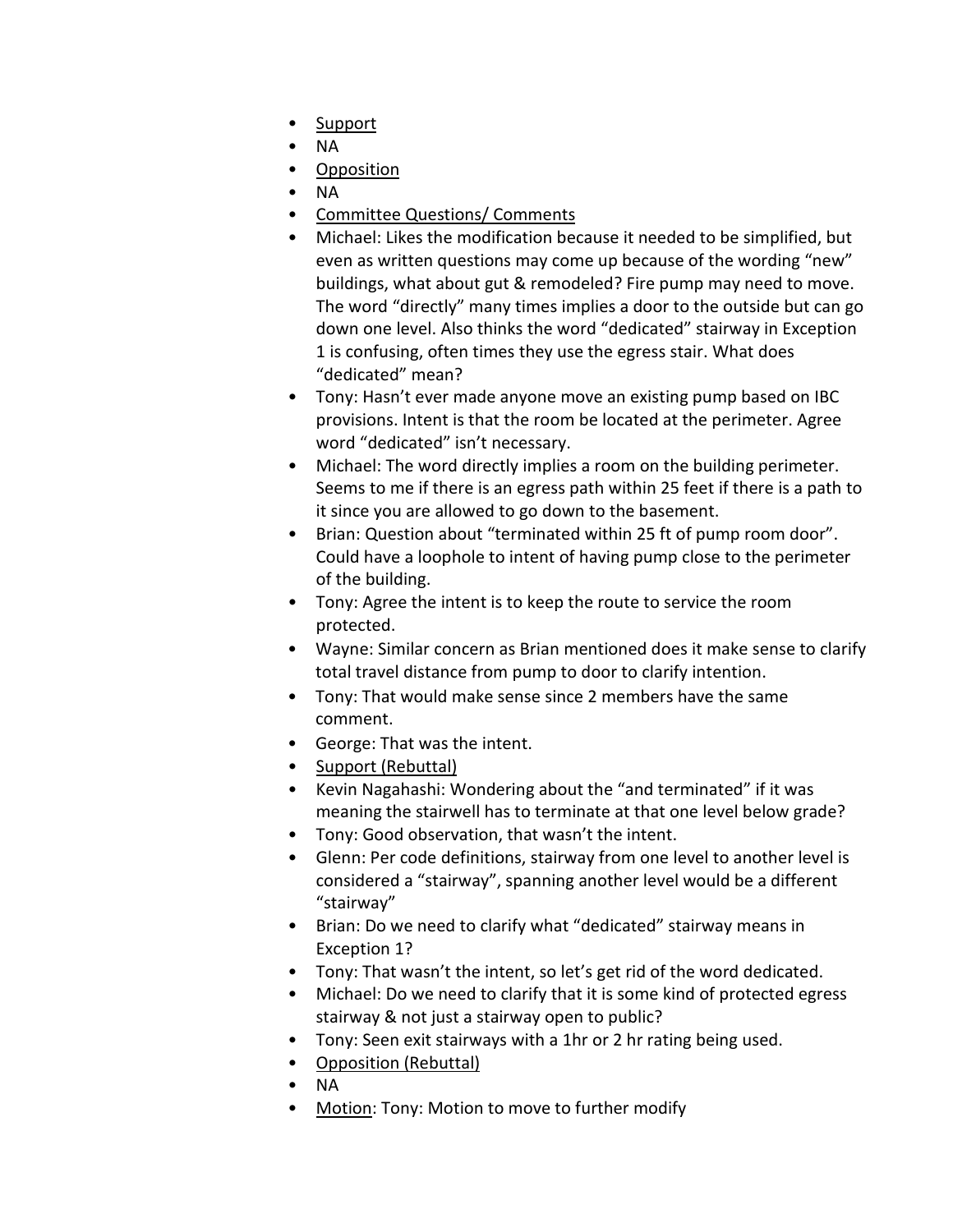- 2<sup>nd</sup> Motion: George: Seconds Motion to further modify
- Tony modifying Exception 1 language per Shaunna screen.
- Brad: How do you enforce that if the stairway isn't enclosed?
- Tony: Intent to keep the crews in a protected path.
- Brad: don't recall every requiring the stair to be enclosed. Though typically it is a dedicated stair.
- Shaunna suggests from landing
- Michael: Interpreted the amendment that it's a stair dedicated to the fire pump from the outside, that is enclosed and protected. As soon as you exit the stair you have 25 ft to get to the pump. So we need a stair with direct access to the outside, it can be 25, 30 ft, 40 ft, as soon as you exit the stair you get 25 ft max with no intervening rooms. That's the way he's interpreted it.
- Robert: When he's seen these in the past it's always been in a rated enclosure. So if the intent is to provide a rated pathway for the firefighter to get to the pump room, should the language be: Egress path from exterior to fire pump room to provide minimum level of protection as fire pump room.
- Tony: Good addition cause it's consistent with Section 5.2 NFPA 20.
- Shaunna modifying on screen.
- George: Doesn't feel like we're changing code, we're just trying to be more clear- but spending a lot of time changing words without the intent to change the code.
- Shaunna: Making change that the path to be protected.
- Michael: Intent is allowed to have fire pump room below grade and needs to have a protected path to outside.
- Robert: NFPA gives an out & the language is confusing.
- Motion: Robert: Motion to table and will modify & bring forth at next meeting. Working group Robert, Glenn, Tony, John Woycheese.
- 2nd Motion: Tony: **Seconds Motion to bring back at next meeting.**
- **Vote: No vote occurred.**
- e. [#45](https://www.denvergov.org/files/assets/public/community-planning-and-development/documents/ds/building-codes/code-adoption/amendment-proposals/ifc/ifc_504.4.pdf) IFC 504.4 Roof hatch
	- Brian Lukus presented proposal.
	- Support
	- NA
	- Opposition
	- John Woycheese: Modification in IFC and IBC don't reference each other, so future modifications could get out of sync. Usually brackets include cross reference.
	- Committee Questions/ Comments
	- Michael: Exception #1 says pressurized stairway, is that necessary or could we remove it?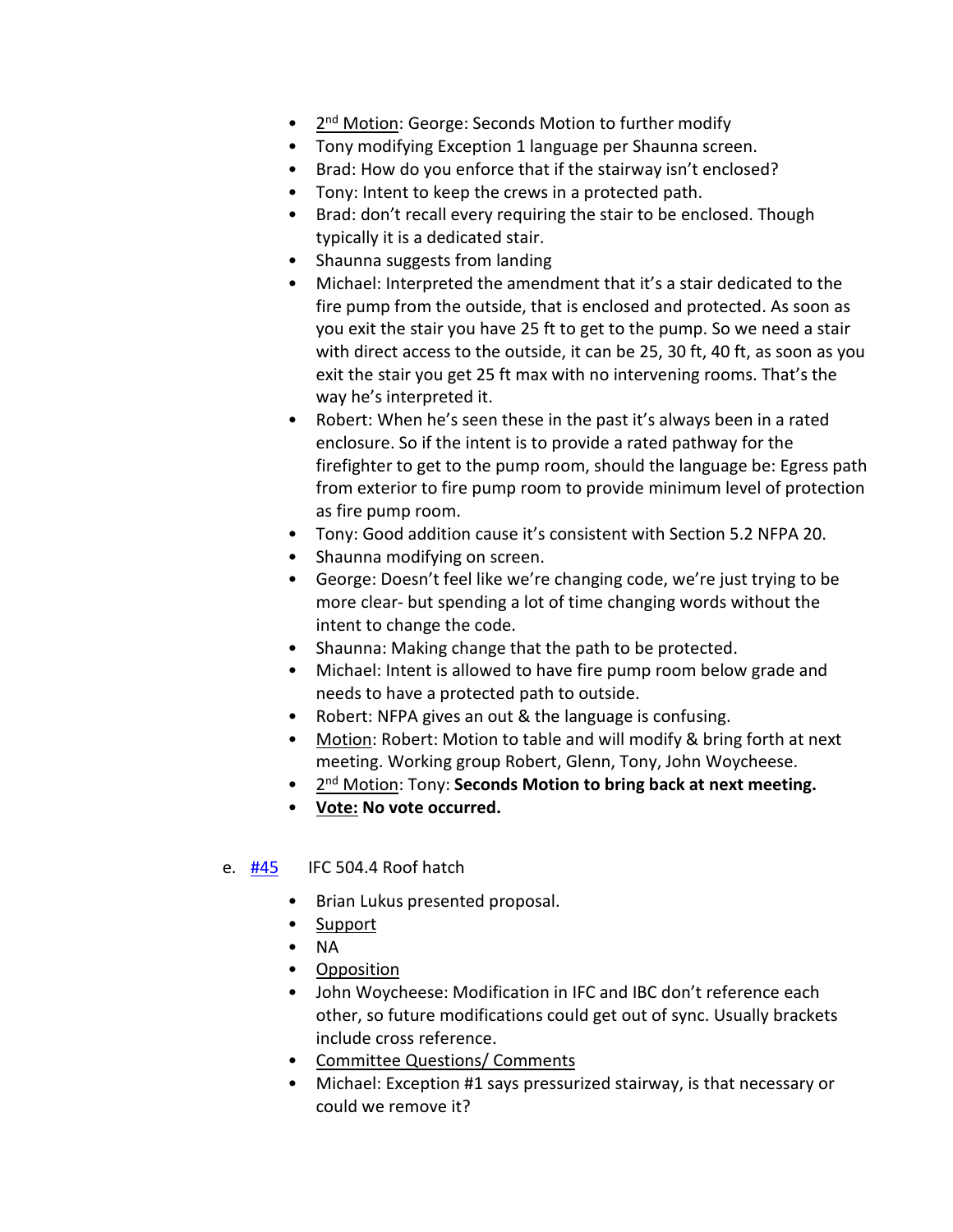- Brian L: If it's removed a roof hatch would be required in a high-rise bldg. The intention is for low-rise buildings & allows the firefighters to use a fan to use the stairway as a chimney.
- Brad: Are we looking to have the ability to vent with the hatch?
- Brian L: Chapter 10 is for a means of egress & that's not what this is for, so it would best live in Chapter 5.
- Brad: Is there a reason to add a point from Chapter 10 back to Ch. 5?
- Glenn: There is a related proposal to put it in chapter 12 of the IBC too & that it would live identically in both codes. But would have to be approved by IBC committee (they haven't heard it yet on IBC committee).
- Shaunna is the SME for IBC and can take the decision here to that committee.
- Support (Rebuttal)
- NA
- Opposition (Rebuttal)
- NA
- Motion: George: Motion to accept as written
- 2<sup>nd</sup> Motion: Craig: Seconds Motion to accept as written
- Tony: Cross referencing doesn't exist in current Denver amendments.
- Brian L: Agrees with what John W. says that there should be a reference in brackets to cross reference. But doesn't think that should sway the decision.
- **Vote: Pass** (13 for, 0 against, 0 abstain)
- f.  $\frac{\#59}{\#59}$  $\frac{\#59}{\#59}$  $\frac{\#59}{\#59}$  IFC 507.5.1 Where required
	- Tony presented proposal.
	- Support
	- NA
	- Opposition
	- NA
	- Committee Questions/ Comments
	- NA
	- Support (Rebuttal)
	- NA
	- Opposition (Rebuttal)
	- NA
	- Motion: George: Motion to accept as written
	- 2<sup>nd</sup> Motion: Greg: Seconds Motion to accept as written
	- **Vote: Pass** (12 for, 0 against)
- g. [#52](https://www.denvergov.org/files/assets/public/community-planning-and-development/documents/ds/building-codes/code-adoption/amendment-proposals/ifc/ifc_508.1.pdf) IFC 508.1 Fire command center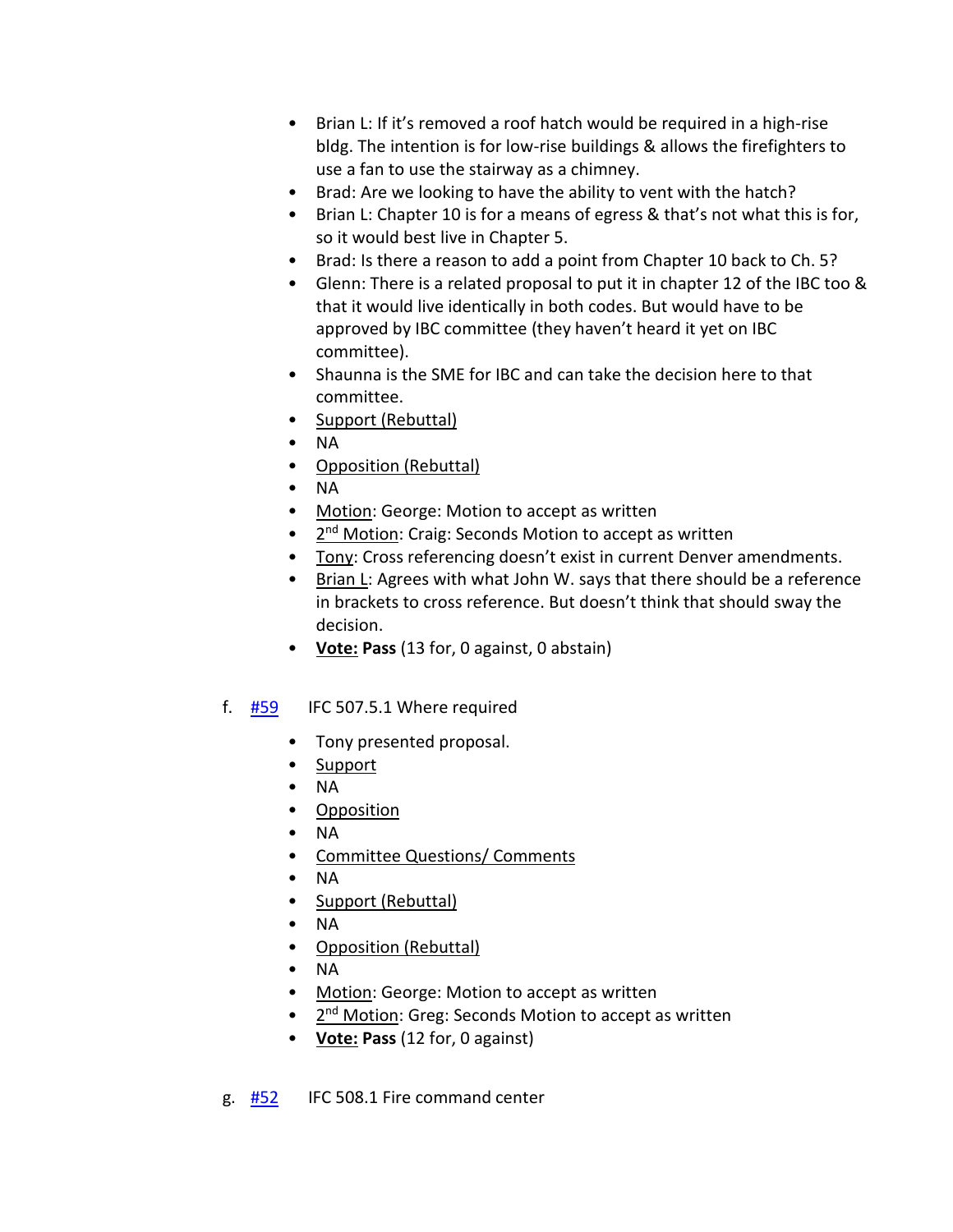- Rich Tenorio presented proposal.
- Support
- NA
- Opposition
- NA
- Committee Questions/ Comments
- George: Glenn needs to look at numbering.
- Greg: If the base code added it, do we need this amendment?
- George: the Denver amendment needs to replace it
- Tony: base code doesn't have 909 fire command room so do need amendment.
- Support (Rebuttal)
- NA
- Opposition (Rebuttal)
- NA
- Motion: George: Motion to accept as written
- 2<sup>nd</sup> Motion: Brian: Seconds Motion to accept as written (Glenn to fix numbering)
- **Vote: Pass** (13 for, 0 against)

#### h. [#38](https://www.denvergov.org/files/assets/public/community-planning-and-development/documents/ds/building-codes/code-adoption/amendment-proposals/ifc/ifc_508.2.pdf) IFC 508.2 Fire command rooms

- Tony Caro presented proposal.
- Support
- John Woycheese: Statement about high-rise buildings should be added because this could be taken to require a room as well.
- Tony: You're thinking there would be confusion about whether a fire command center or a fire command room is required.
- Russell: In low-rise there isn't a requirement for fire command center, but sometimes require phones, etc. For example a lobby panel may be required and that's sometimes put into a room instead of the lobby.
- Brian Lukus: Recommend adding where fire surveillance equipment is required by ASME A17.1.
- Russell: Video equipment is required by 2019 ASME A17.1 & IBC chapter 30.
- Tony: Is the elevator communication system required by 3001
- Mike Stewart: No there is nothing in 3001 that requires the 60 ft issue, it's found in the elevator code & is based on elevator travel distance. Now it's a text base communication and video monitored. Will lobbies, it's more of a RAF(?) system for areas of refuge.
- George: Fire command room is required when elevator of 60 ft. because equipment has to be behind closed door. What about schools?
- Tony: No change, this provision has been in the code since the 16 amendments.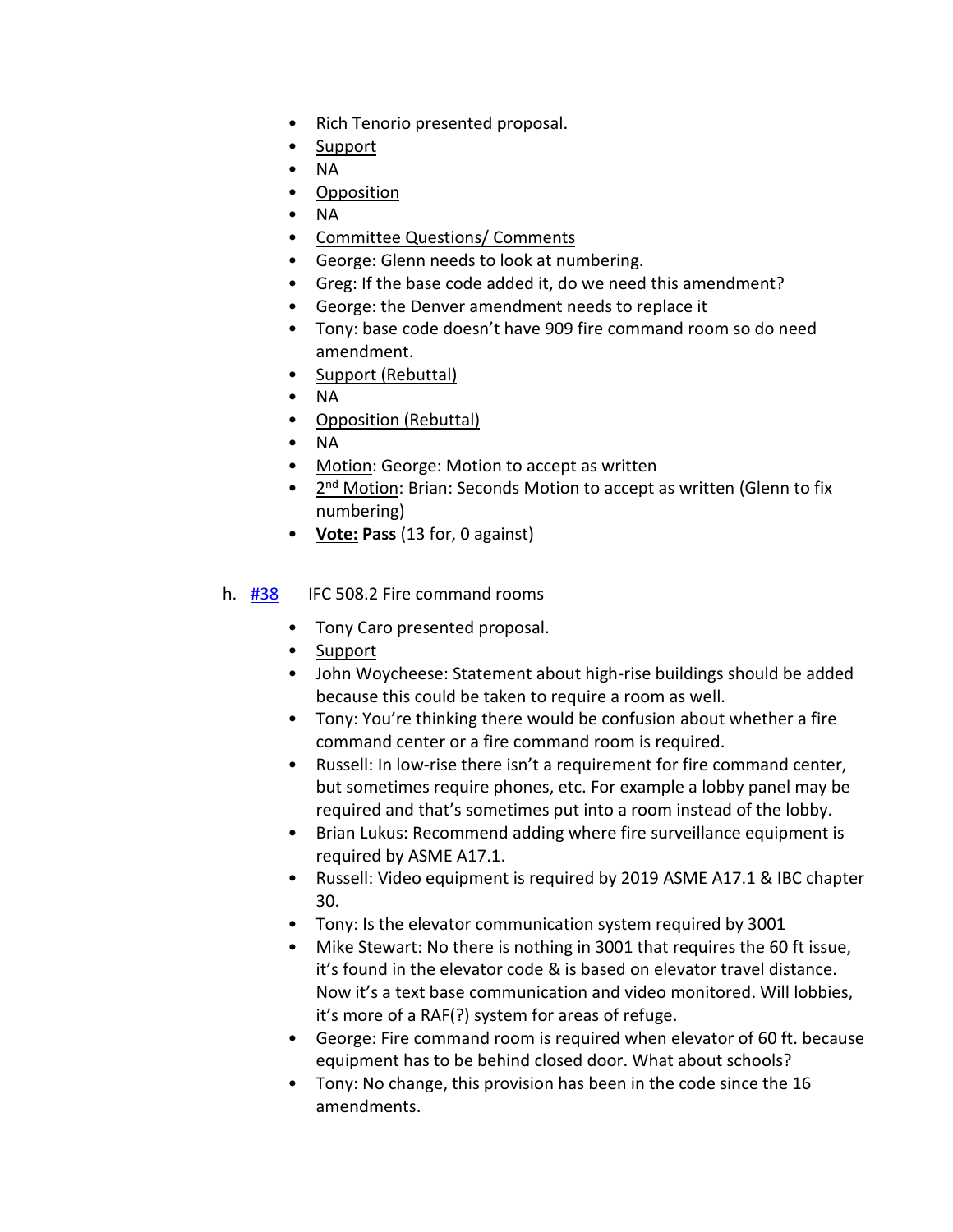- Robert: Is the intent to require min dimension of 8 ft in 2 dimensions? If yes, doesn't line up with 48sf.
- George: No the intent is 8 ft wall with equipment and you can back up 6 ft. So the intent is 8x6 room.
- Wayne: Looking at previous amendments & fire command room is not defined. Refer back to 508.1.1, seems like fire command room as defined is not the same requirements as fire commend center.
- Tony: It is the same for location & access.
- Glenn: Clear up use of "location" where fire command room is required because it's talking about "conditions" not really location in building. Glenn recommends just using "in the following" & leave out location.
- George: Wayne, are you satisfied?
- Wayne: Still thinks it's confusing use of room vs. center & if we're trying to differentiate, it should be a defined term.
- Opposition
- NA
- Committee Questions/ Comments
- George: Glenn needs to look at numbering.
- Greg: If the base code added it, do we need this amendment?
- George: the Denver amendment needs to replace it
- Tony: base code doesn't have 909 fire command room so do need amendment.
- Support (Rebuttal)
- NA
- Opposition (Rebuttal)
- NA
- Motion: George: Motion to accept with intent to modify (to take out the word "location")
- Greg saying want ASME A17.1 modification too.
- John Woycheese: 508.1.1 needs to be coordination too. Don't want to overwrite that section.
- 2<sup>nd</sup> Motion: Tony: Seconds Motion to accept modified.
- **Vote: Pass** (11 for, 0 against, 1 abstaining)

## i.  $\frac{#64}{#64}$  $\frac{#64}{#64}$  $\frac{#64}{#64}$  IFC 510.1 RES

- Tony Caro presented proposal.
- Support
- NA
- Opposition
- NA
- Committee Questions/ Comments
- George: Added portions essentially what's been in the policy?
- Tony: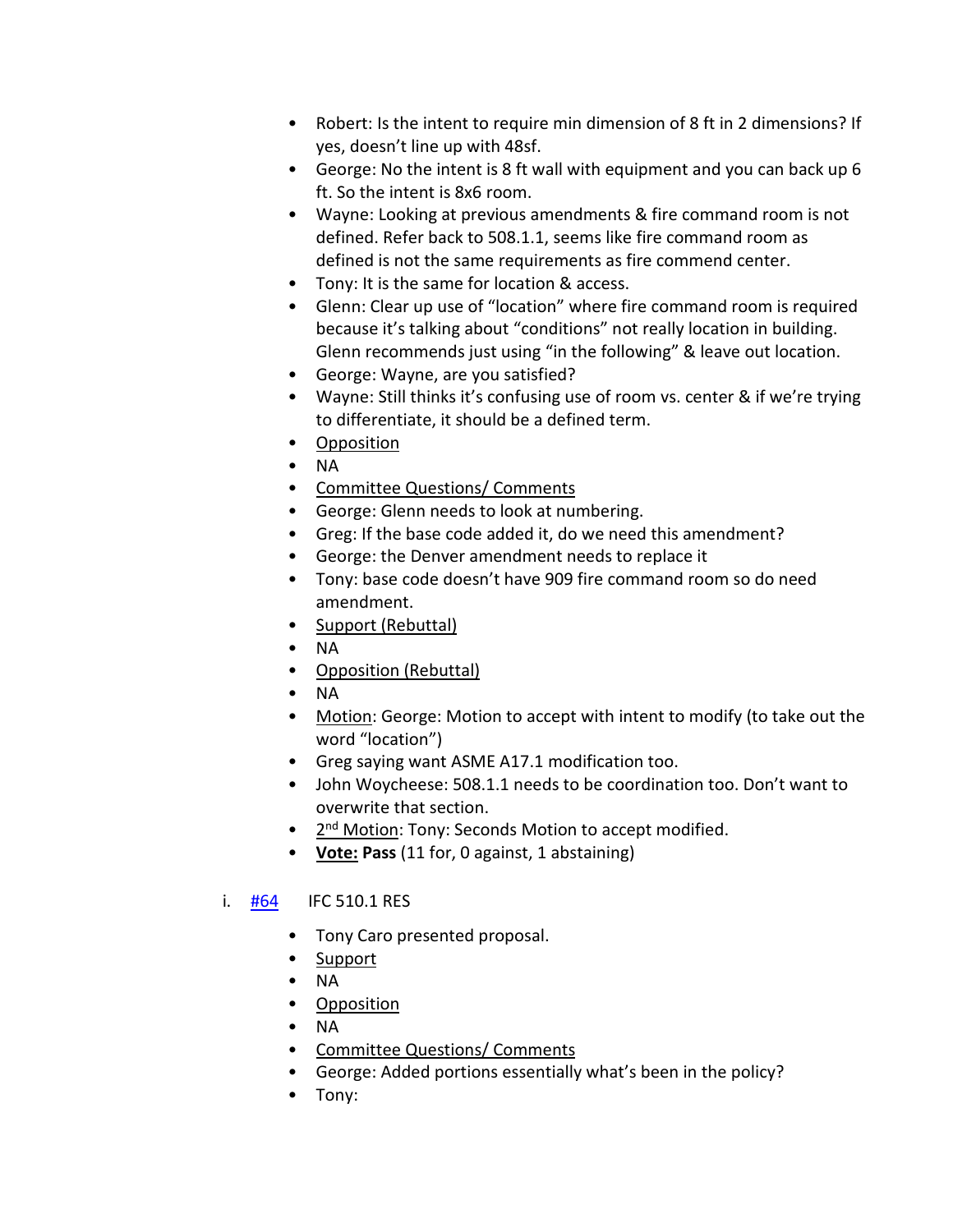- George: Concerned about the UL listing because not sure all manf. have been listed
- Tony: There are 5 manufacturers that do meet the UL listing.
- Brian: Under system monitoring, the intent isn't to modify the device, correct?
- Greg: Sentence added about Denver being able to enter property at any reasonable time. What is the impact of this?
- Tony: Line shop had dedicated crew that works on these systems, so may need to validate buildings around a new high-rise. But it's always coordinated with building mgt.
- Support (Rebuttal)
- NA
- Opposition (Rebuttal)
- NA
- Motion: Russel: Motion to accept as written
- 2<sup>nd</sup> Motion: Tony: Seconds Motion to accept as written
- **Vote: Pass** (13 for, 0 against)
- j.  $#2$  IFC 903.2.9.1 spray booths
	- John Woycheese presented proposal.
	- Support
	- NA
	- Opposition
	- NA
	- Committee Questions/ Comments
	- NA
	- Support (Rebuttal)
	- NA
	- Opposition (Rebuttal)
	- NA
	- Motion: Russel: Motion to accept as written
	- 2<sup>nd</sup> Motion: Wayne: Seconds Motion to accept as written
	- **Vote: Pass** (13 for, 0 against)
- k. [#41](https://www.denvergov.org/files/assets/public/community-planning-and-development/documents/ds/building-codes/code-adoption/amendment-proposals/ifc/ifc_903.2.10.2.pdf) IFC 903.2.10.2 Car stackers
	- Tony Caro presented proposal.
	- Support
	- NA
	- Opposition
	- NA
	- Committee Questions/ Comments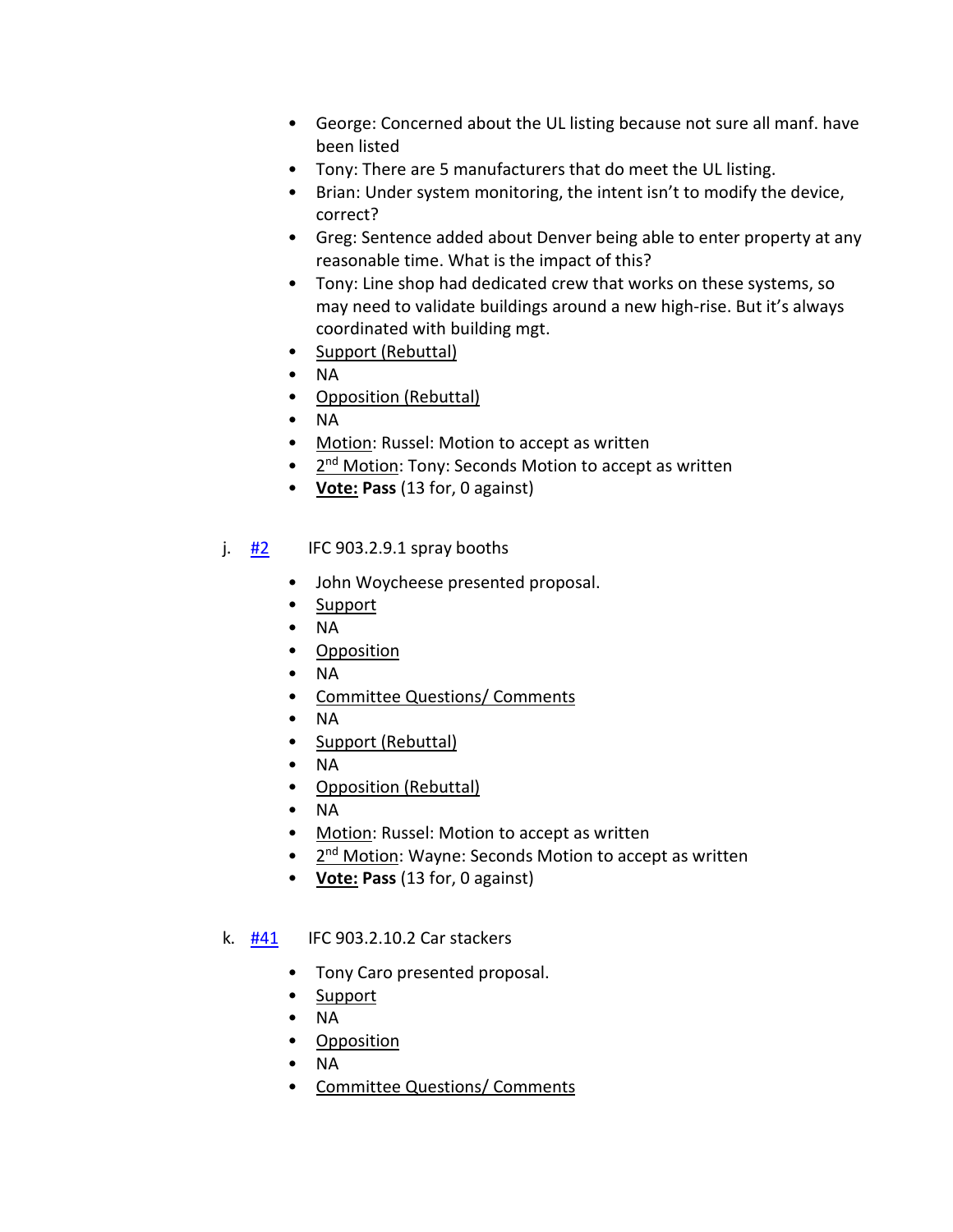- Robert: NFPA 13 Section A4.3.5 has pretty specific guidance on what would be required for car stackers and how close cars can be to sprinkler heads. So what is trying to be accomplished is already in NFPA 13.
- Tony: 13 dictates up to two level, but this is trying to address 2 level stackers.
- Robert: Then this language should say it's intended for 2 level stackers.
- Tony: Is that implied for performance design?
- Robert: if these systems are being installed per NFPA13 this should be a non- issue.
- Tony: Where we're running into issues is that vehicles are too tall for what the stackers were intended for & the roof of the vehicle touches the sprinkler. So this proposal would clarify the requirement.
- Robert:
- Support (Rebuttal)
- John Woycheese: Can there be a requirement to have a limiting bar to make sure car heights are lower than what the stacker can handle? Like when you coming into a parking garage?
- Robert: Is there an issue with width of stackers and being able to meet NFPA sprinkler requirements?
- Robert: Propose an amendment (written in chat) & Glenn writing in his word document.
- Wayne: Since we're proposing an amendment include "Shall comply with obstruction requirements of NFPA13"
- Robert: Yes, I agree with that too.
- Opposition (Rebuttal)
- Brian Lukus: doesn't think last sentence is needed, everything in the fire code is a performance based design.
- Robert: Agrees with Brian & proposes we get rid of last sentence.
- Tony: For designers who haven't worked with car stackers, does this make it more clear for them?
- Brian Lukus: They are rare & NFPA13 is evolving, doesn't think it's needed.
- Robert: NFPA13 points through the Annex.
- George: tenets of Denver amendments is to clarify when it's not code yet & make it simple. If we need this now because there isn't enough info in NFPA13, thinks we need to include it in code if NFPA13 isn't there yet.
- Tony: This is becoming more frequent to see larger than 2 car systems. Thinks it helps designers understand what's required.
- Robert: Should there be a policy about how to design this instead of a direct code requirement?
- Tony: San Fran Fire Dept is the only AHJ that has language to direct designers. Not sure how quickly they'd be able to get a policy out there.